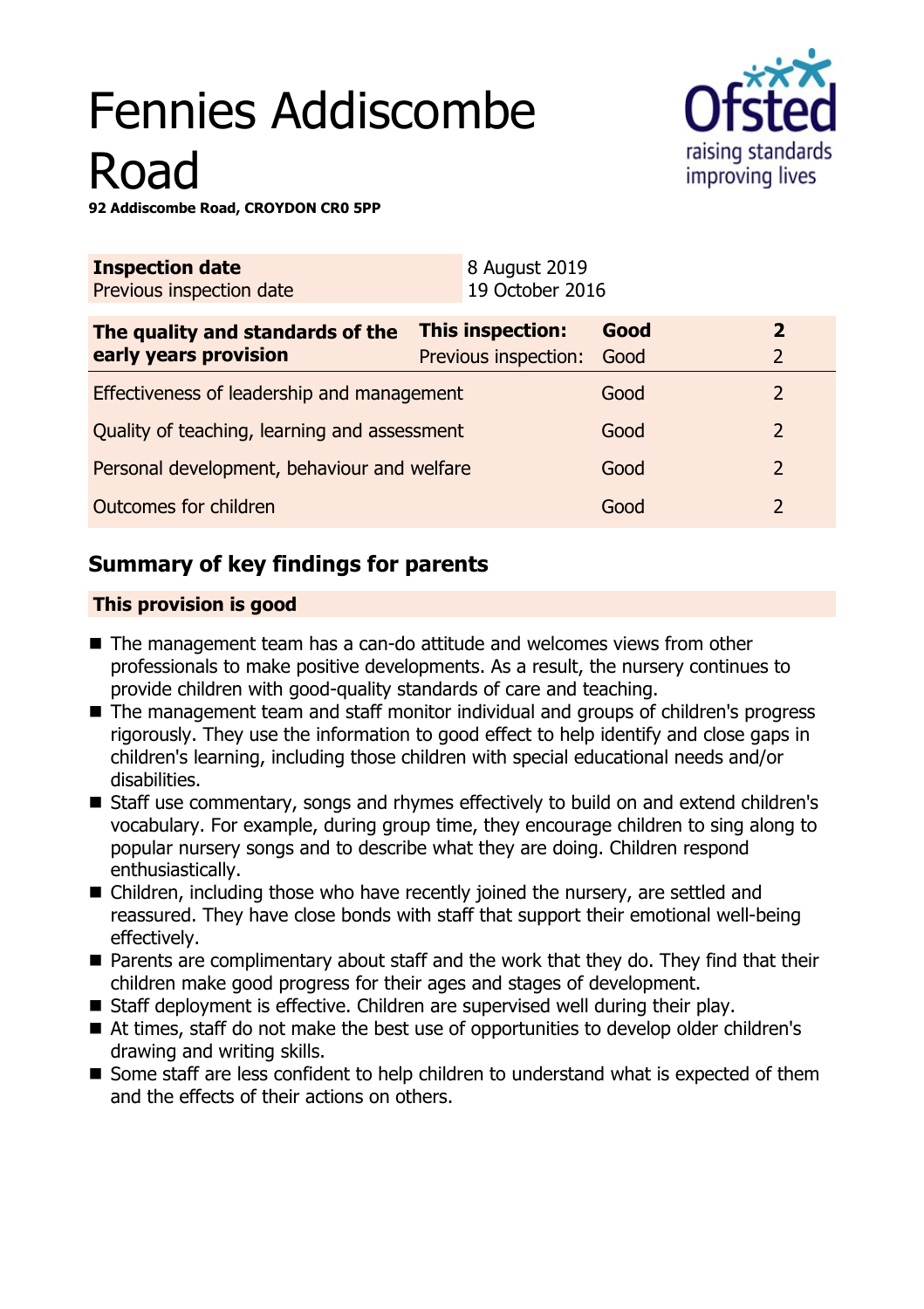## **What the setting needs to do to improve further**

## **To further improve the quality of the early years provision the provider should:**

- make the best use of opportunities to build on children's interest in early drawing and writing, particularly the older ones
- support all staff to help them manage children's behaviour and feelings more confidently.

## **Inspection activities**

- $\blacksquare$  The inspectors observed the quality of teaching during activities, indoors and outdoors, and assessed the impact this has on children's learning.
- $\blacksquare$  The inspectors spoke with staff and interacted with children during the inspection.
- $\blacksquare$  The lead inspector completed a joint observation with the nursery manager and discussed how staff support children's learning.
- $\blacksquare$  The inspectors held a meeting with the management team. They looked at relevant documentation and evidence of the suitability of staff working in the nursery.
- $\blacksquare$  The inspectors spoke with parents during the inspection and took account of their views.

#### **Inspectors**

Marisol Hernandez-Garn Rheanne Wotherspoon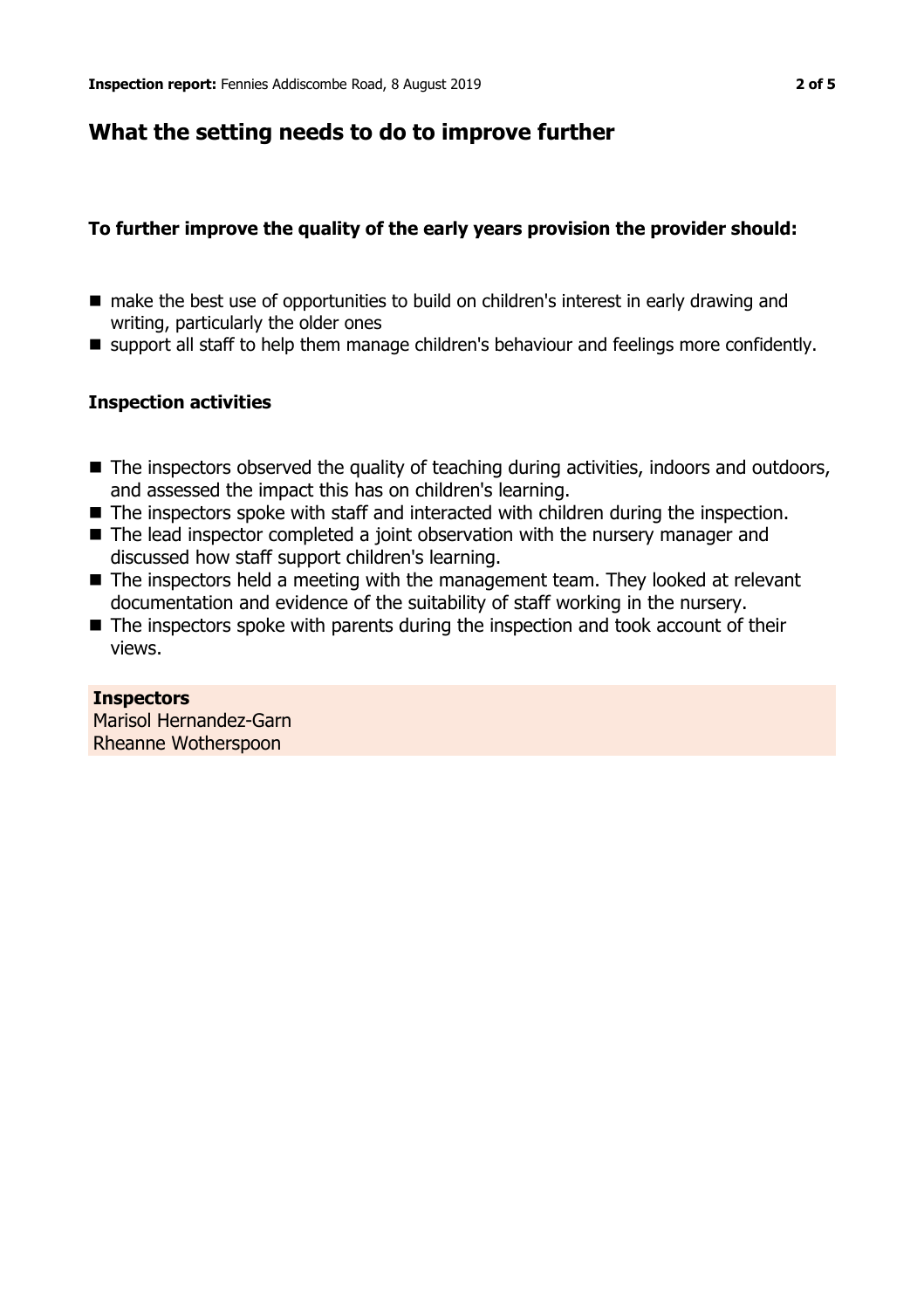## **Inspection findings**

## **Effectiveness of leadership and management is good**

Arrangements for safeguarding are effective. The management team and staff have a secure understanding of safeguarding matters and know how to report any concerns to protect a child's welfare. They follow suitable procedures, such as for reporting any allegations against colleagues. The management team is fully aware of its responsibility to notify Ofsted of any significant events. Staff undertake comprehensive recruitment procedures to check their initial and ongoing suitability to work with children. They receive good levels of support and supervision for their professional development. As an example, they used the knowledge gained from training to enhance children's independence skills. The management team evaluates the provision routinely to make positive changes. For instance, following a review, it is renovating the outdoor space to benefit children, particularly those who prefer to learn outdoors.

## **Quality of teaching, learning and assessment is good**

Staff observe children's current interests and make good use of the information to plan suitably challenging activities. For instance, they captivate babies' attention by singing and blowing bubbles into the air. Babies watch, listen and respond with excitement. Toddlers have lots of fun as they explore and manipulate sensory bags with flour, rice and foam. Pre-school children show good levels of concentration as they experiment with dough and toy bricks. These learning experiences engage and motivate children successfully. Staff develop children's mathematical skills well. They incorporate counting and simple shapes, such as circles, into the daily routines.

## **Personal development, behaviour and welfare are good**

Staff encourage children to practise their physical skills, such as balance and coordination. Boys and girls have a wonderful time as they use wooden planks and crates to show what they know and can do. They receive lots of praise and encouragement for their great efforts. This aids children's self-esteem and confidence. The nursery cook provides children with nutritious meals and snacks that support children's good health. Children develop a positive attitude to healthy eating. Staff encourage children to behave appropriately. They model sharing and turn taking to children. Children learn to work together, for instance when they experiment with filling and pouring water in the garden.

## **Outcomes for children are good**

All children make strong gains in their learning and development. For example, children who speak English as an additional language learn to listen and follow simple instructions well. Younger and older children speak with increasing confidence in a range of situations. They enjoy role-play scenarios that help to extend their ideas and imagination. Children are well prepared for the next step in their learning, including their move on to school.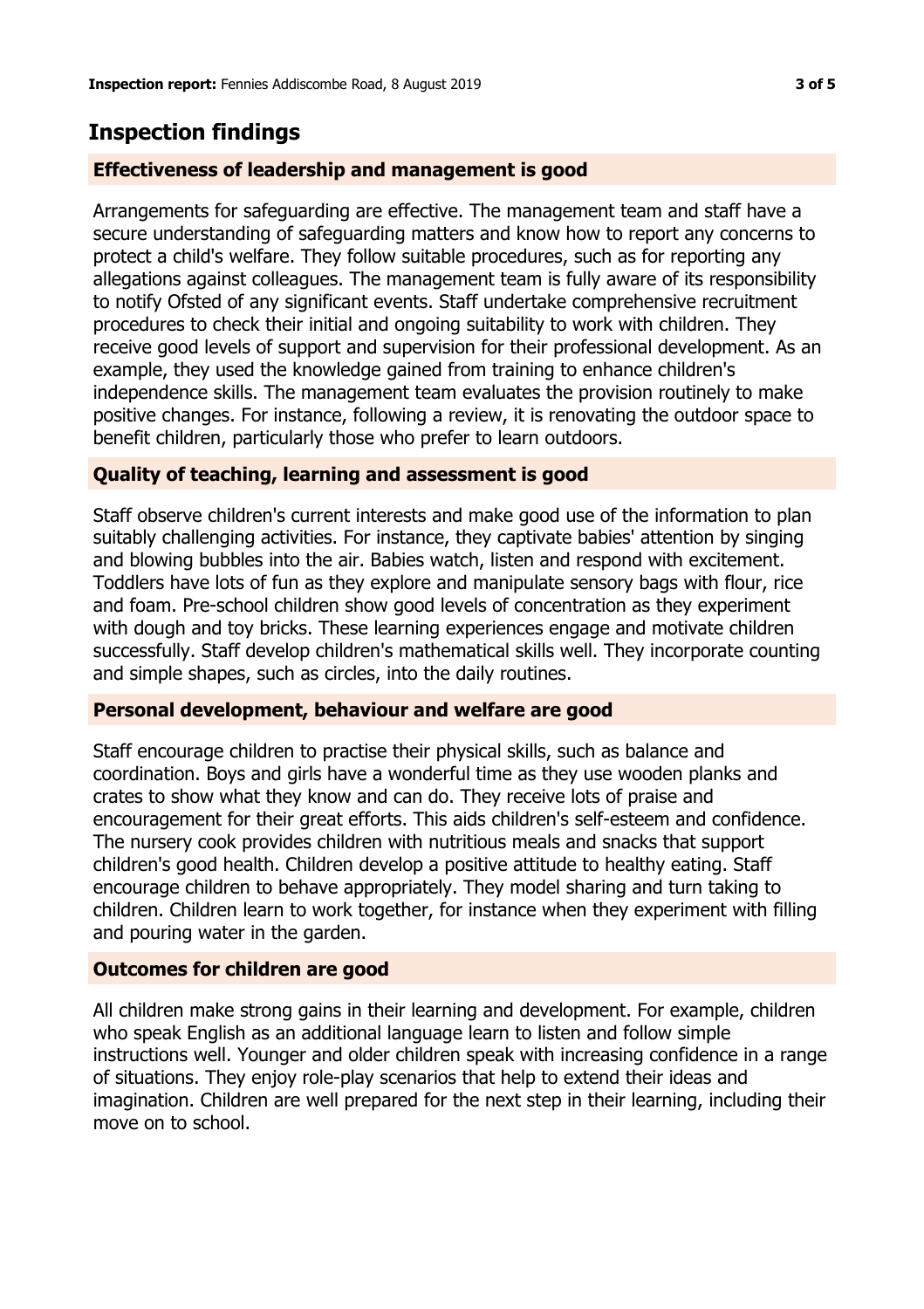## **Setting details**

| Unique reference number                             | EY376233                                                                             |  |
|-----------------------------------------------------|--------------------------------------------------------------------------------------|--|
| <b>Local authority</b>                              | Croydon                                                                              |  |
| <b>Inspection number</b>                            | 10118579                                                                             |  |
| <b>Type of provision</b>                            | Childcare on non-domestic premises                                                   |  |
| <b>Registers</b>                                    | Early Years Register, Compulsory Childcare<br>Register, Voluntary Childcare Register |  |
| Day care type                                       | Full day care                                                                        |  |
| <b>Age range of children</b>                        | $0 - 4$                                                                              |  |
| <b>Total number of places</b>                       | 112                                                                                  |  |
| Number of children on roll                          | 129                                                                                  |  |
| Name of registered person                           | Fennies Day Nurseries Limited                                                        |  |
| <b>Registered person unique</b><br>reference number | RP528142                                                                             |  |
| Date of previous inspection                         | 19 October 2016                                                                      |  |
| <b>Telephone number</b>                             | 07595 271806                                                                         |  |

Fennies Addiscombe Road is one of the nurseries owned by Fennies Day Nurseries Limited. The nursery is open each weekday from 7am until 7pm for 51 weeks of the year. The nursery receives funding for the provision of free early education for children aged two, three and four years. The nursery employs 40 staff members. The manager and 22 staff hold relevant childcare qualifications ranging from level 2 to level 6.

This inspection was carried out by Ofsted under sections 49 and 50 of the Childcare Act 2006 on the quality and standards of provision that is registered on the Early Years Register. The registered person must ensure that this provision complies with the statutory framework for children's learning, development and care, known as the early years foundation stage.

Any complaints about the inspection or the report should be made following the procedures set out in the guidance Complaints procedure: raising concerns and making complaints about Ofsted, which is available from Ofsted's website: www.ofsted.gov.uk. If you would like Ofsted to send you a copy of the guidance, please telephone 0300 123 4234, or email [enquiries@ofsted.gov.uk.](mailto:enquiries@ofsted.gov.uk)